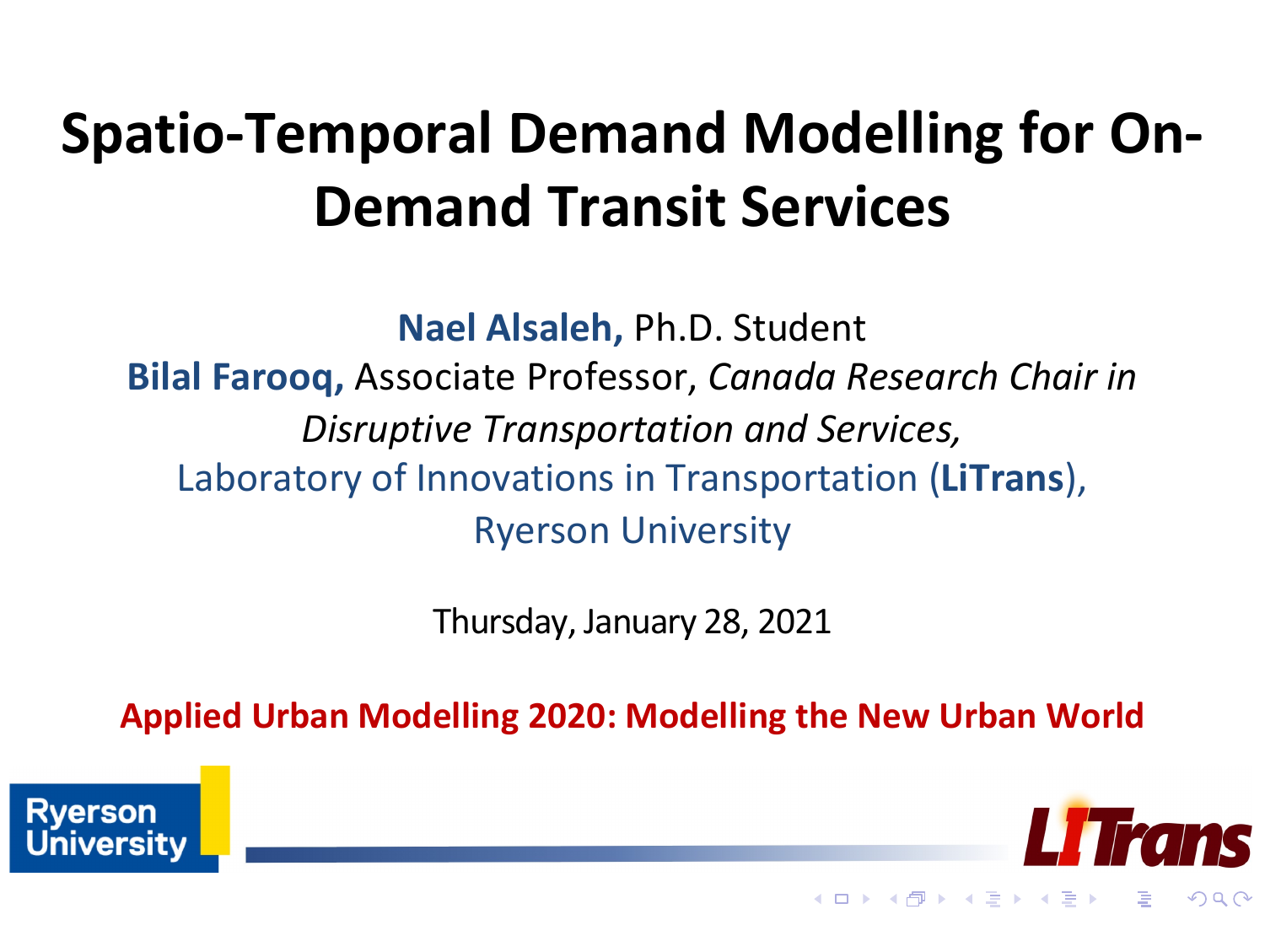

- q **Introduction**
- q **Objectives**
- q **Methodology**
- q **Results**
- q **Conclusion & Policy Recommendations**

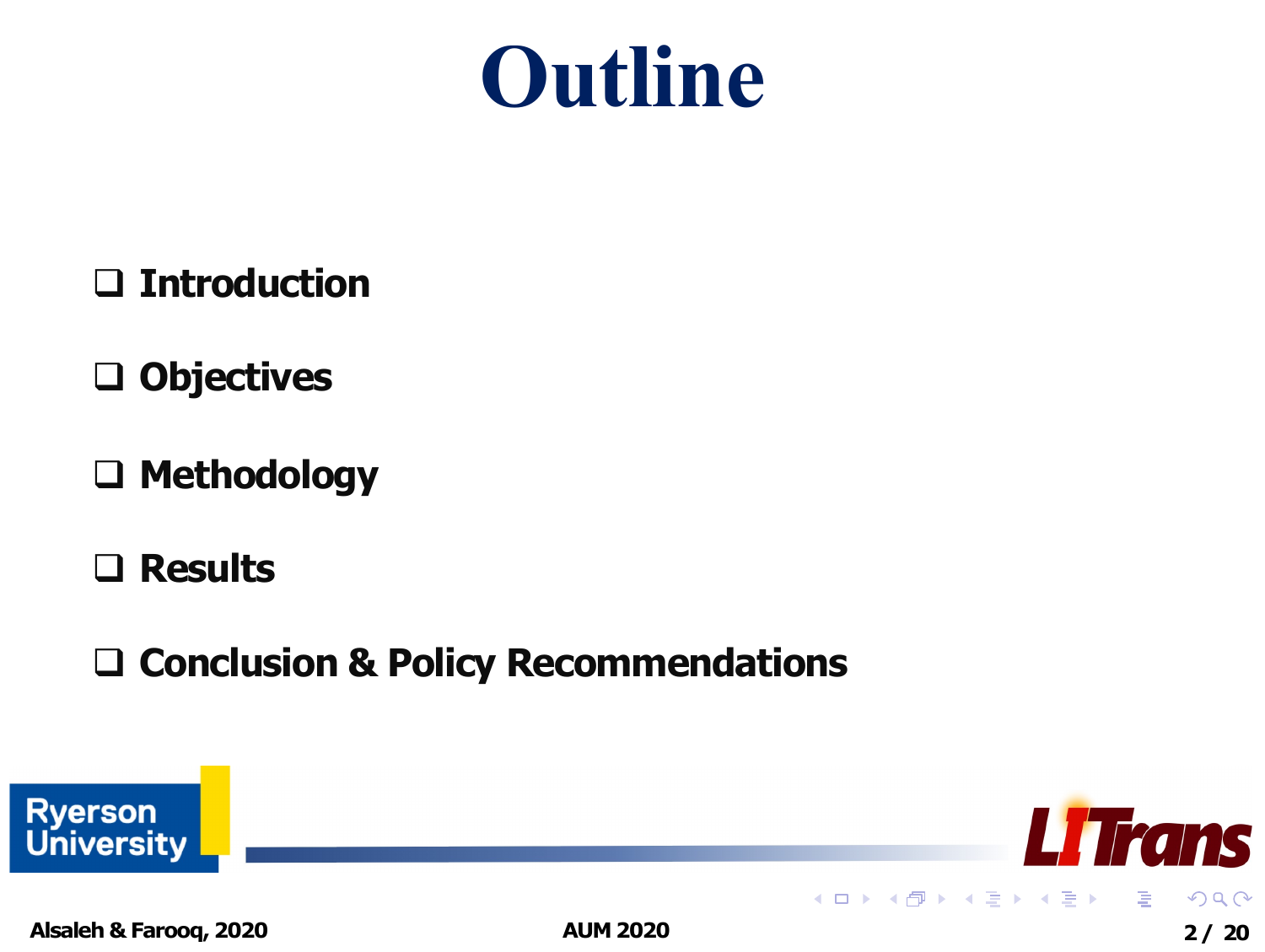#### **Introduction**

- q **On-Demand Transit (ODT) Service:**
- $\triangleright$  Definition
- Ø Purpose
- Ø Belleville's ODT Pilot Project

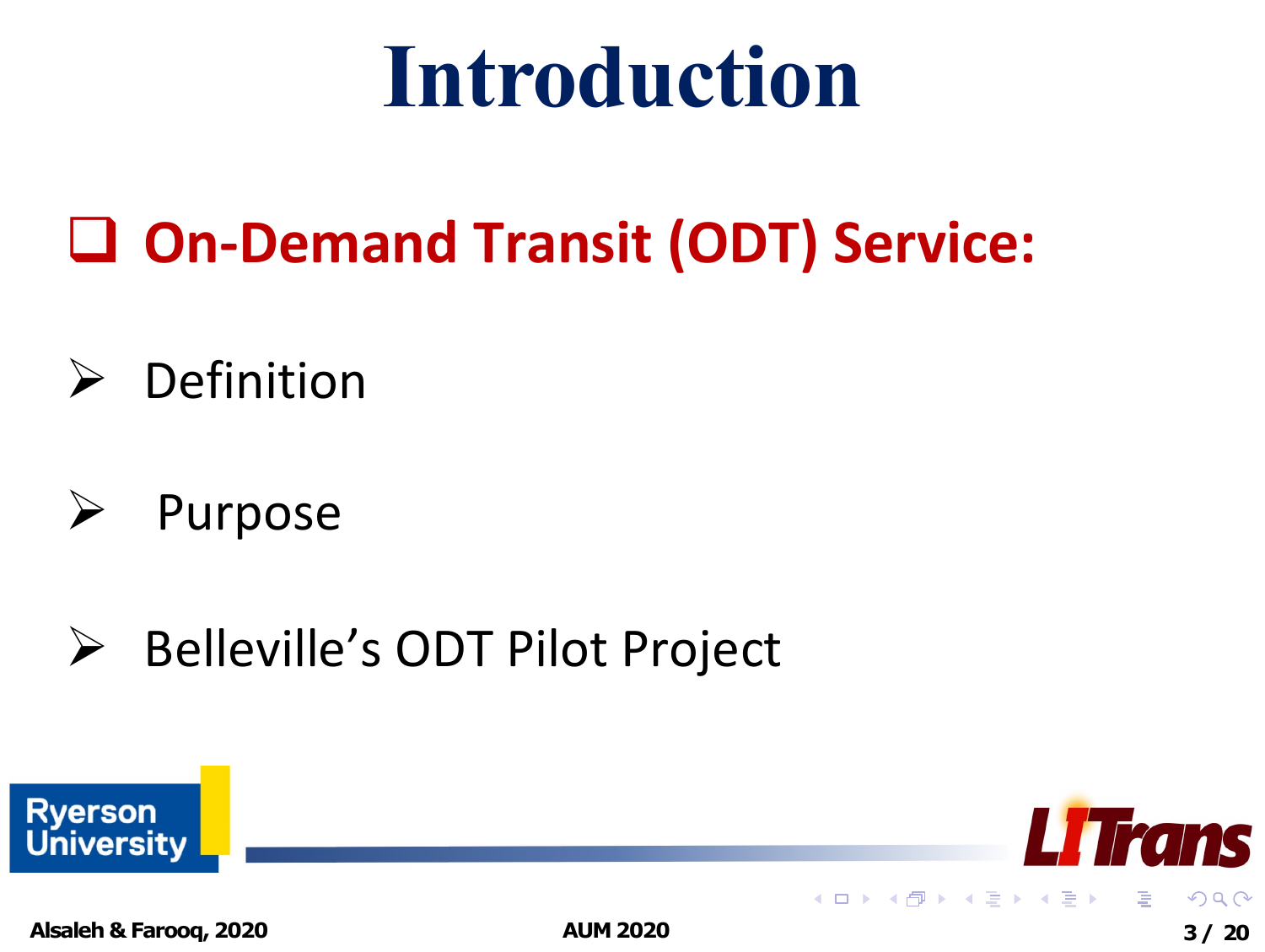#### **Introduction**

 $\triangleright$  Belleville's ODT Pilot Project (September 2018 – Till now)

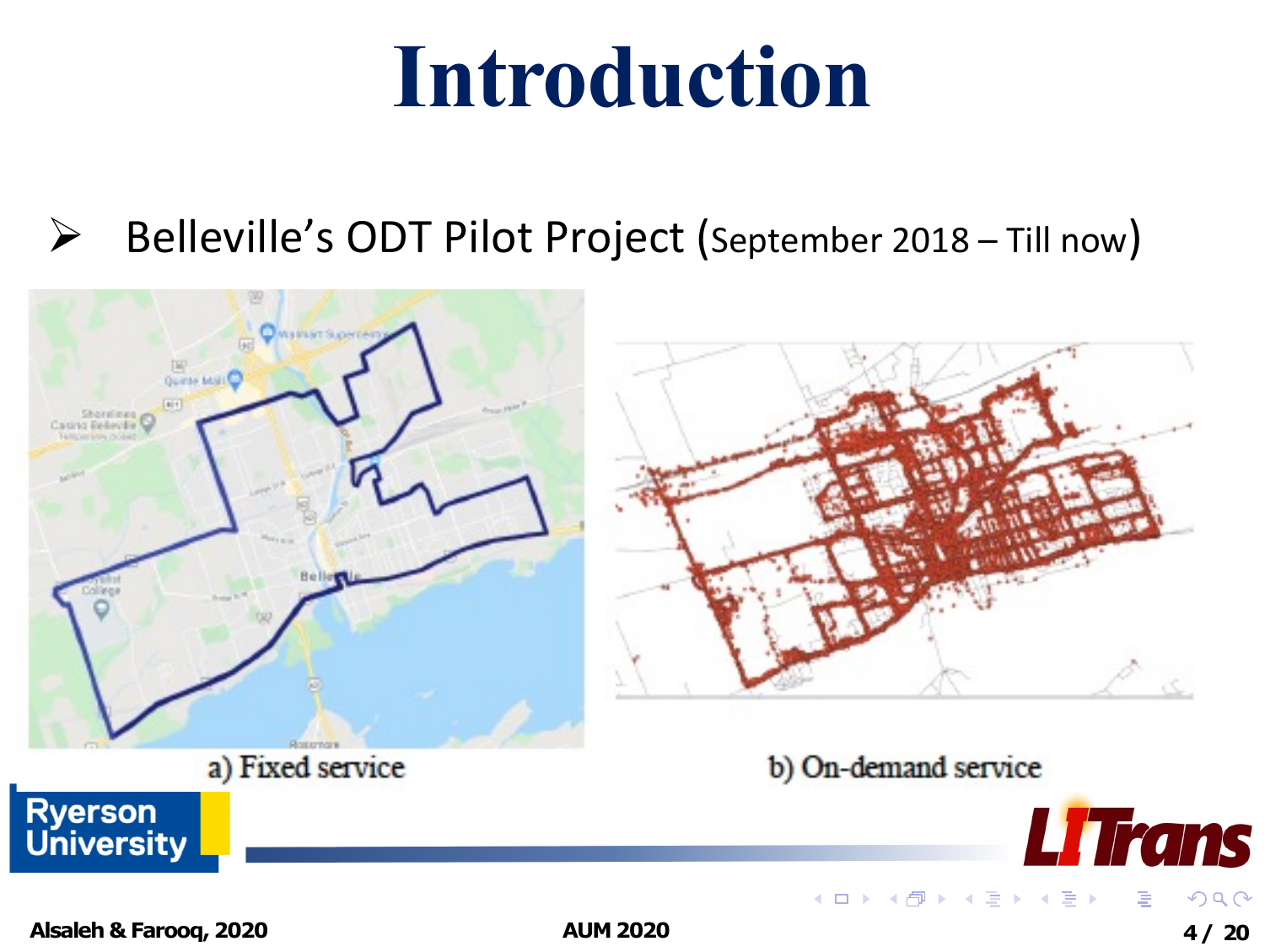## **Objectives**

- Perform a detailed spatio-temporal demand and supply analysis for Belleville's ODT service.
- $\triangleright$  Investigate the relationship between the demographic characteristics and the ODT trip production and attraction levels.
- Four-Step Approach: Trip production and distribution.

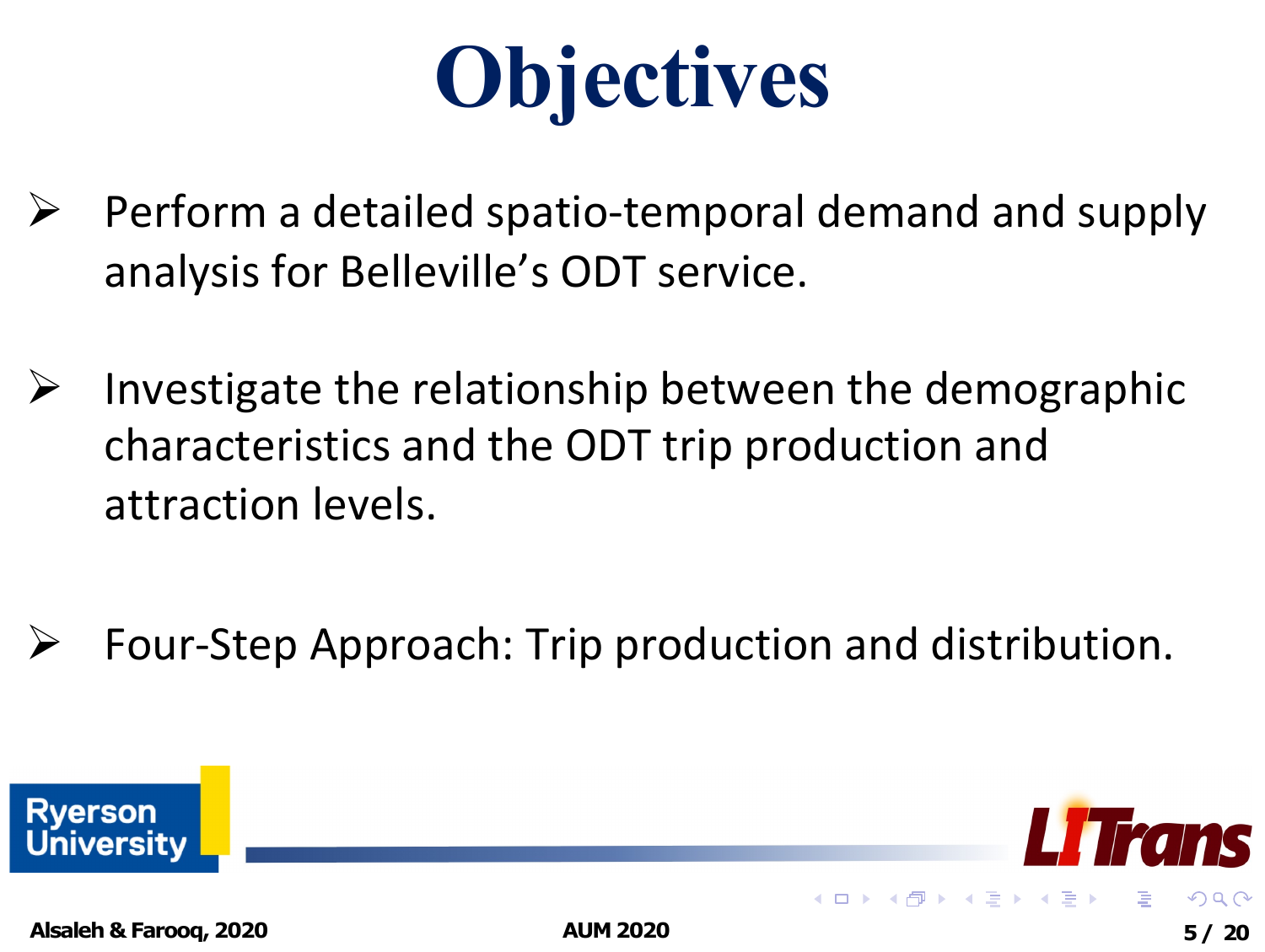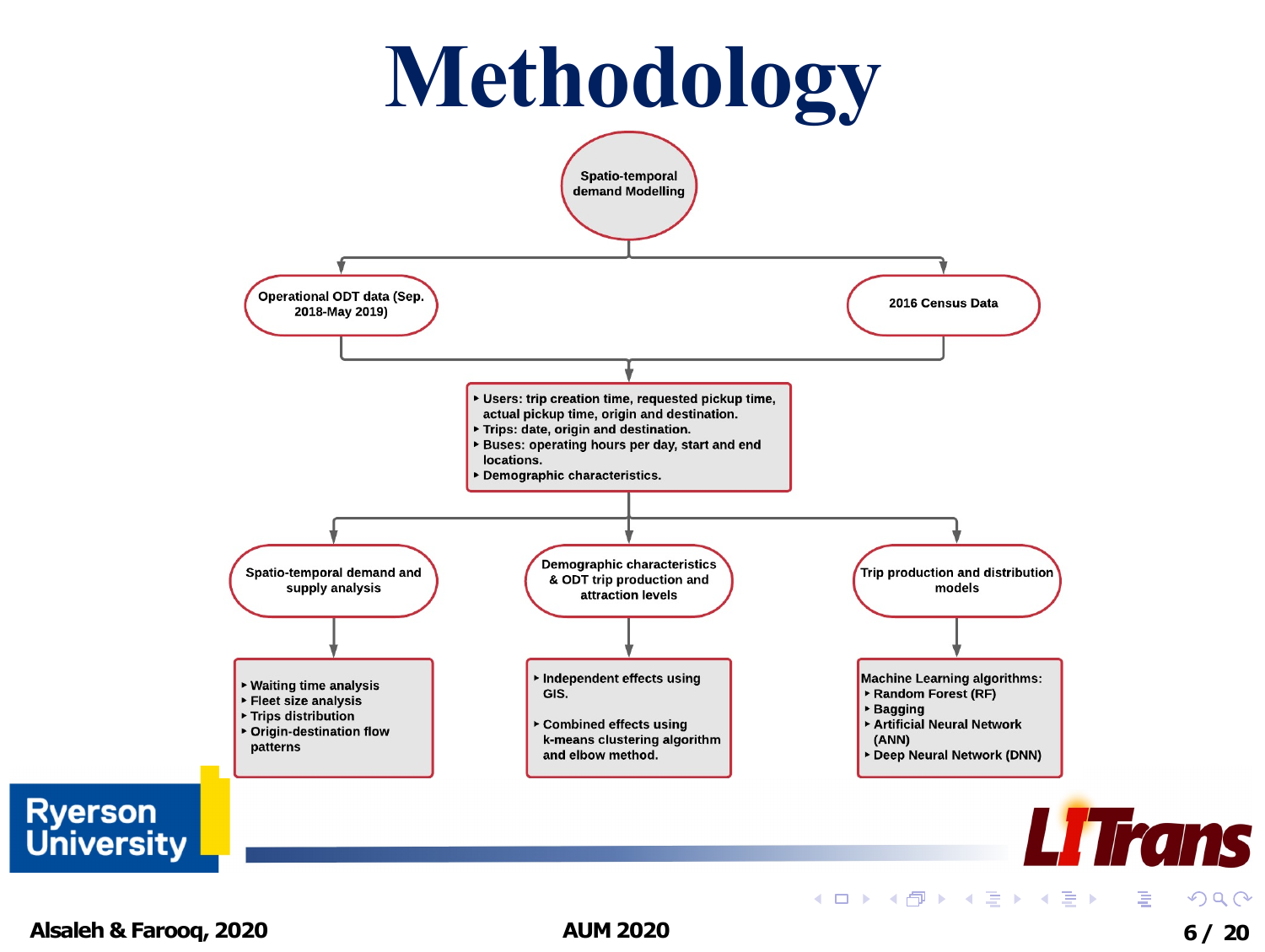## **Temporal Trip Distribution**

#### Highest trip demand:

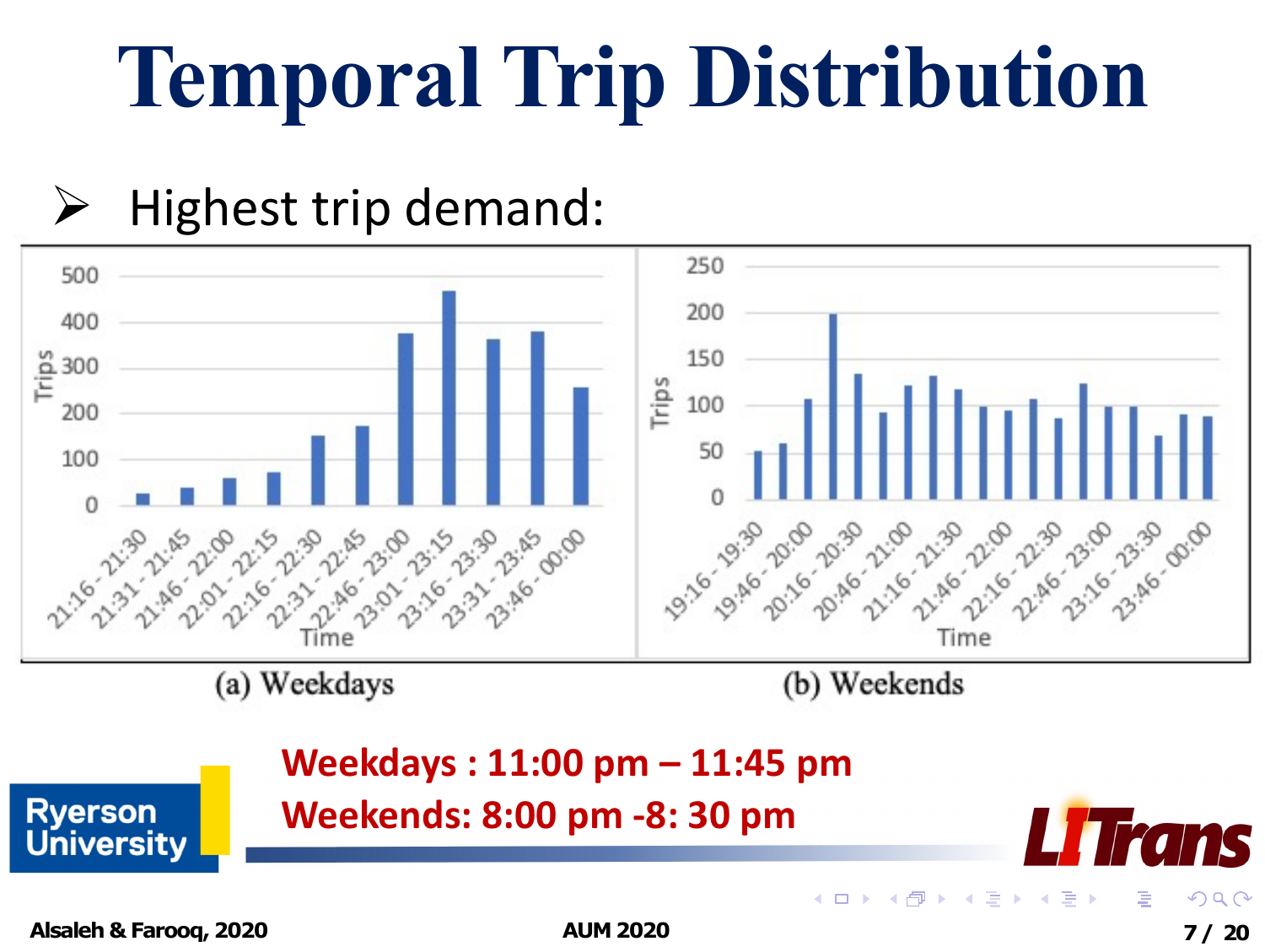## **Waiting Time Analysis**

#### $\triangleright$  Waiting time and percentage of trips



**Alsaleh & Farooq, 2020 AUM 2020 8/ 20**

つへへ

mc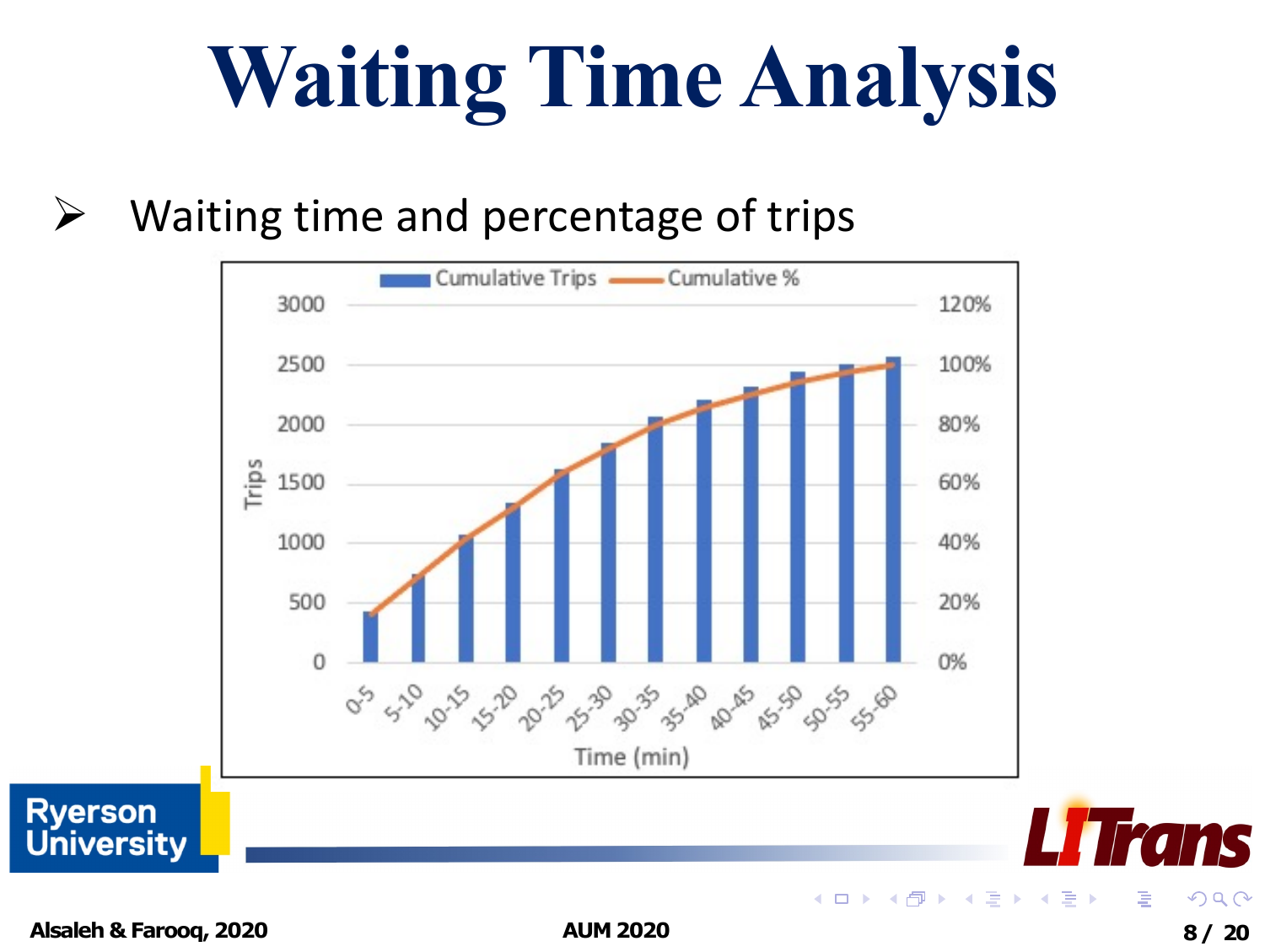## **Waiting Time Analysis**

#### $\triangleright$  Waiting time and trip demand



**Alsaleh & Farooq, 2020 AUM 2020 9/ 20**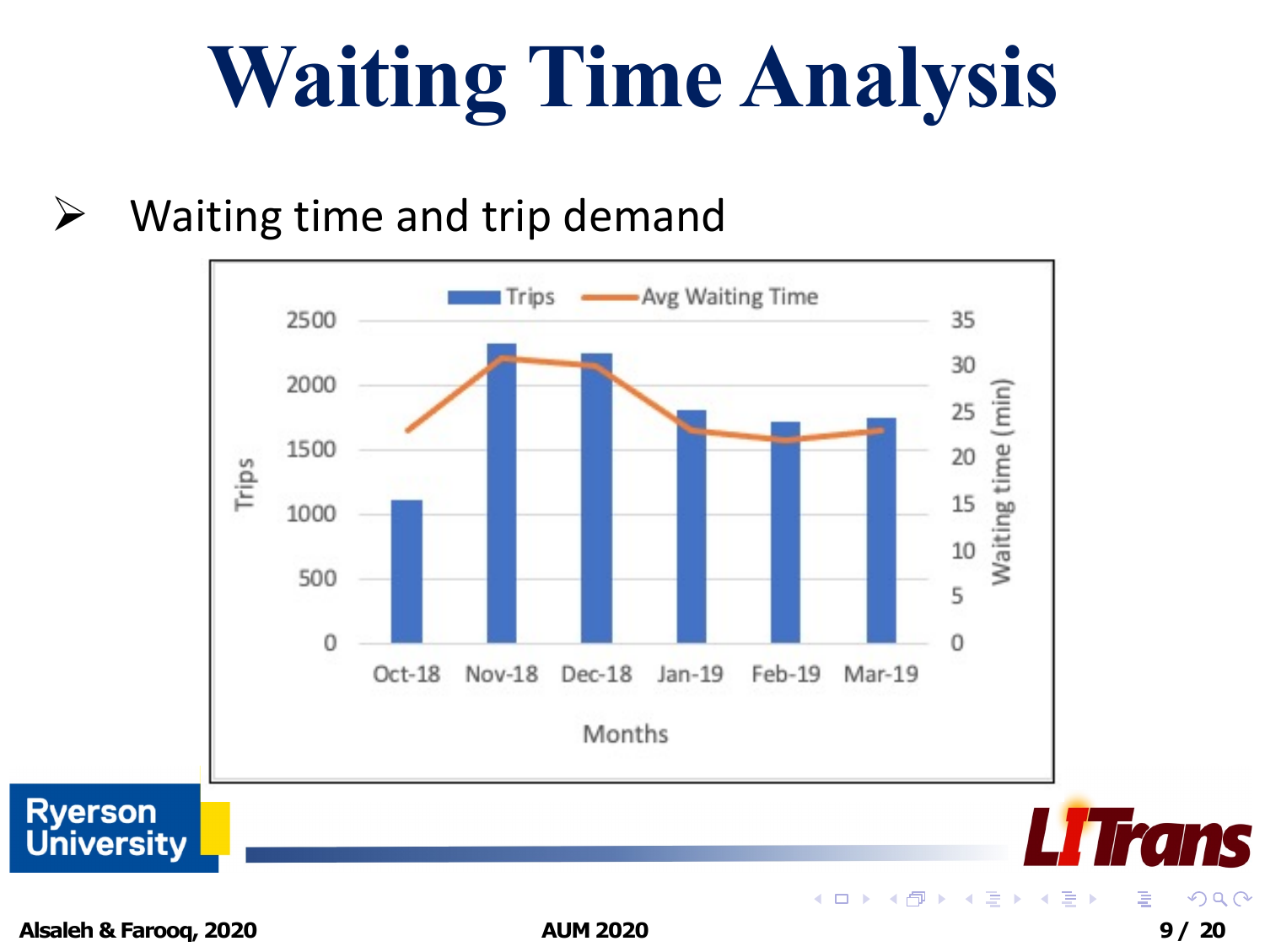#### **Fleet Size Analysis**



**Alsaleh & Farooq, 2020 AUM 2020 10/ 20**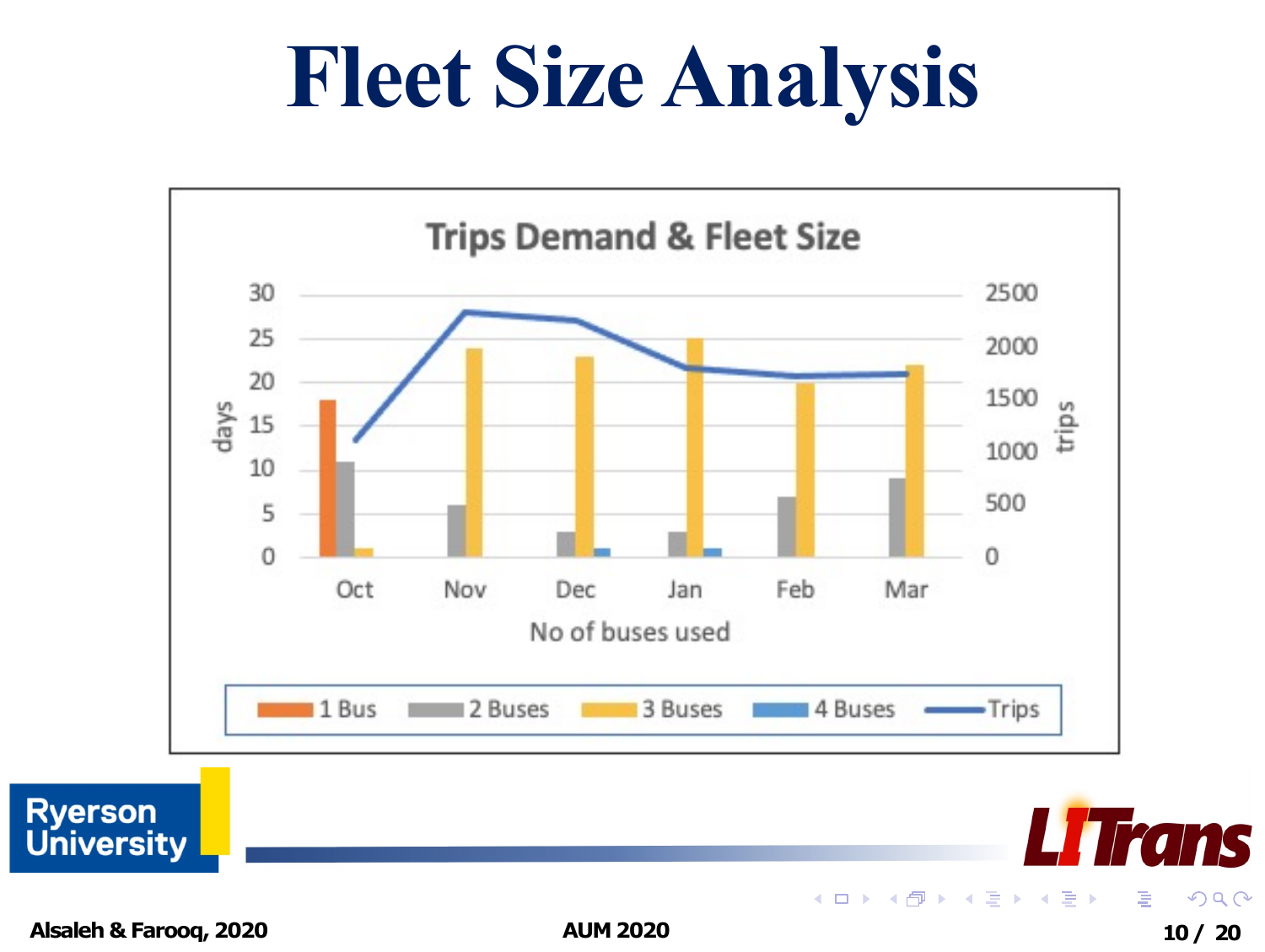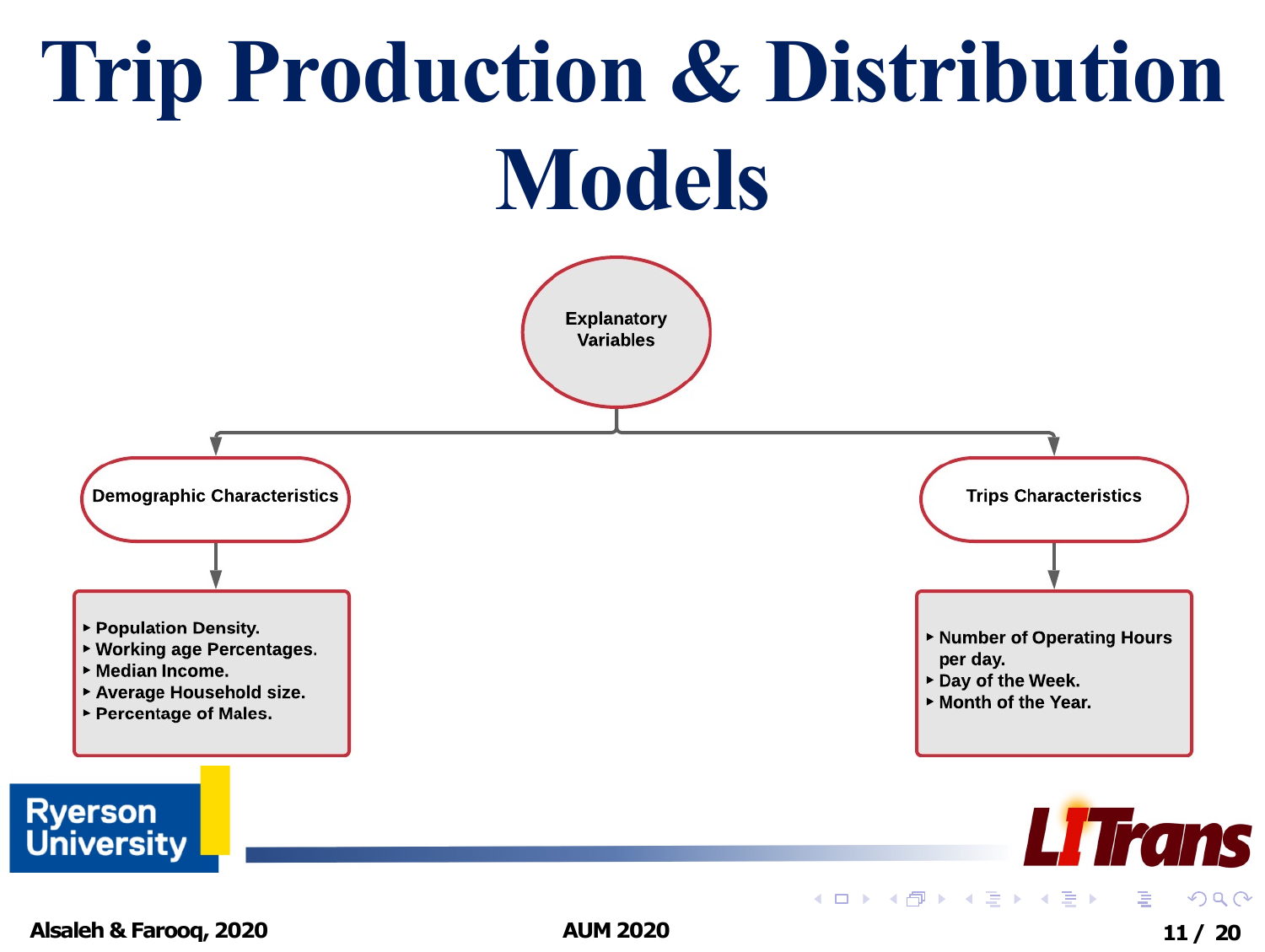#### **Trip Production Model**

Trip Production: Dependent Variable is Pick Up Counts.

- Pick up counts can be best represented by three classes:
	- o Class 1: **Low** trip production level (1 pickup per day).
	- o Class 2: **Medium** trip production level (from 2 to 5 pickups per day).
	- o Class 3: **High** trip production level (more than 5 pickups per day).

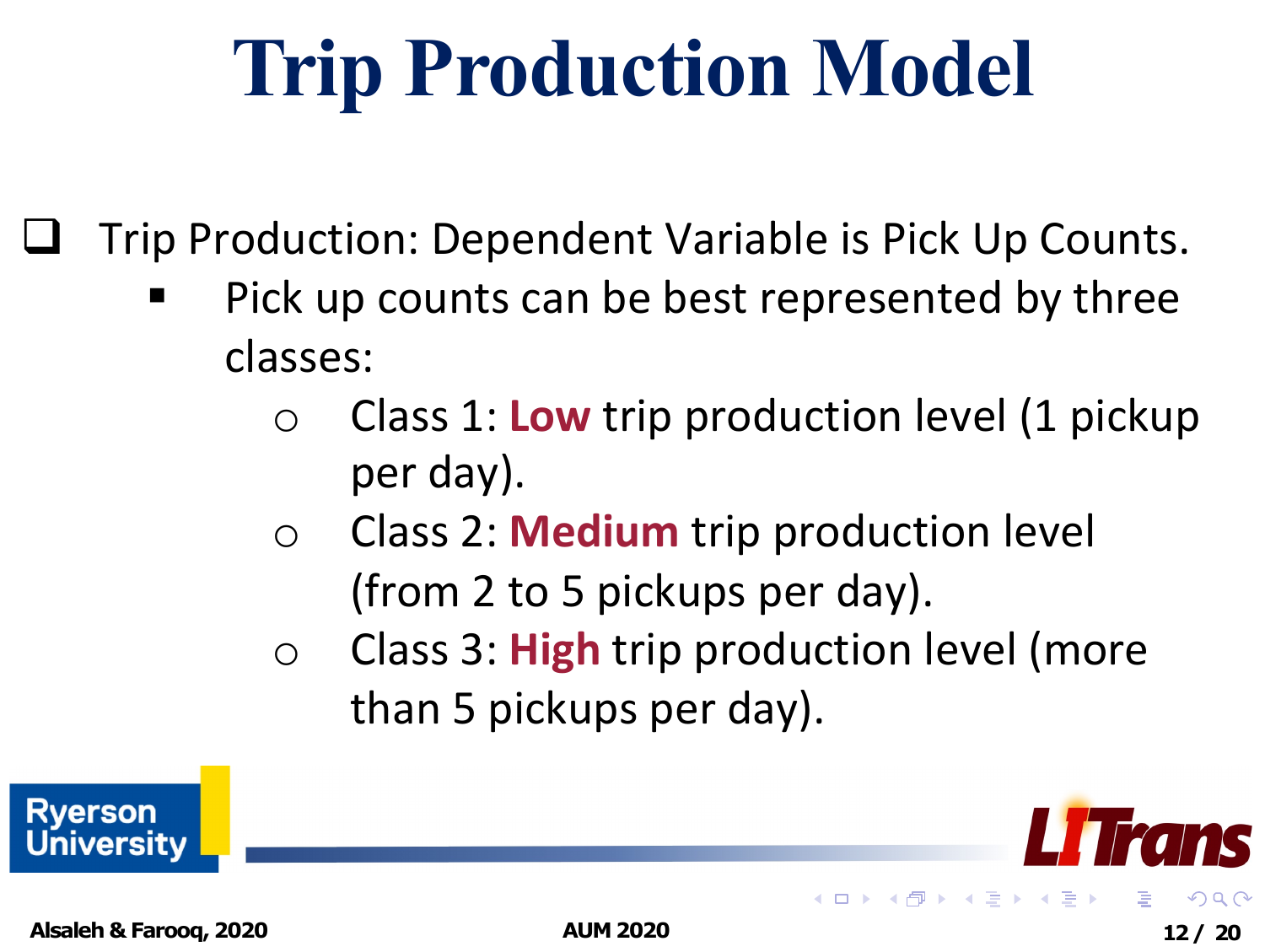#### **Trip Production Model**

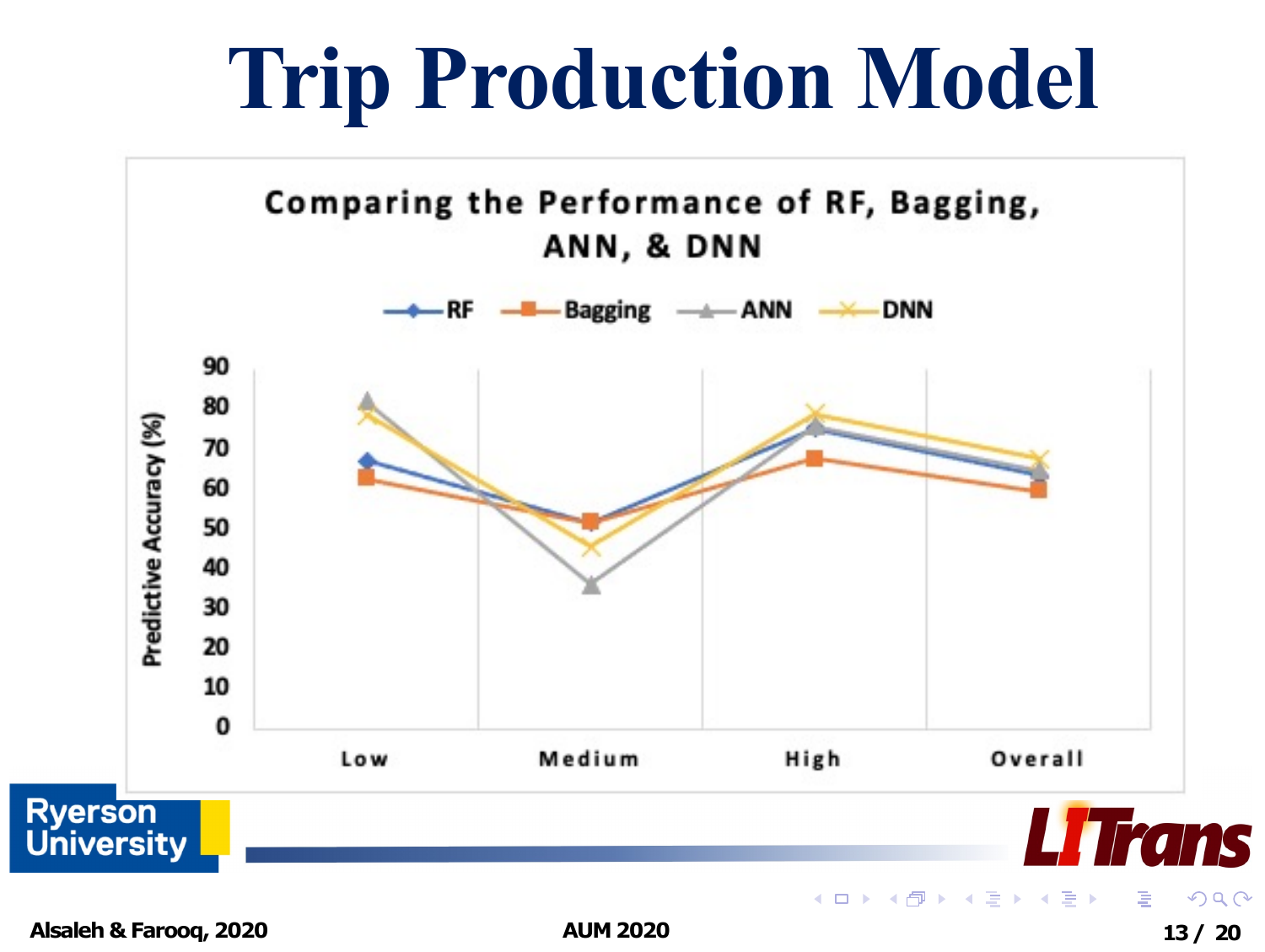### **Trip Production Model**

#### **Pickup Demand Variables' Relative Importance 0.35 1 Cumulative Percent Relative Importance 0.3** Relative Importance **Relative Importance 0.8 0.25 0.6 0.2 0.15 0.4 0.1 0.2 0.05 0 0 Pop\_densi ty Month Media**e **02**<sup>4</sup> **Work\_ag**e **Per**  $\hat{\pi}$ Aw this size auming to be **Explanatory Variable Ryerson Trans University** ∢●  $\sim$ э

**Alsaleh & Farooq, 2020 AUM 2020 14/ 20**

 $Q \cap C$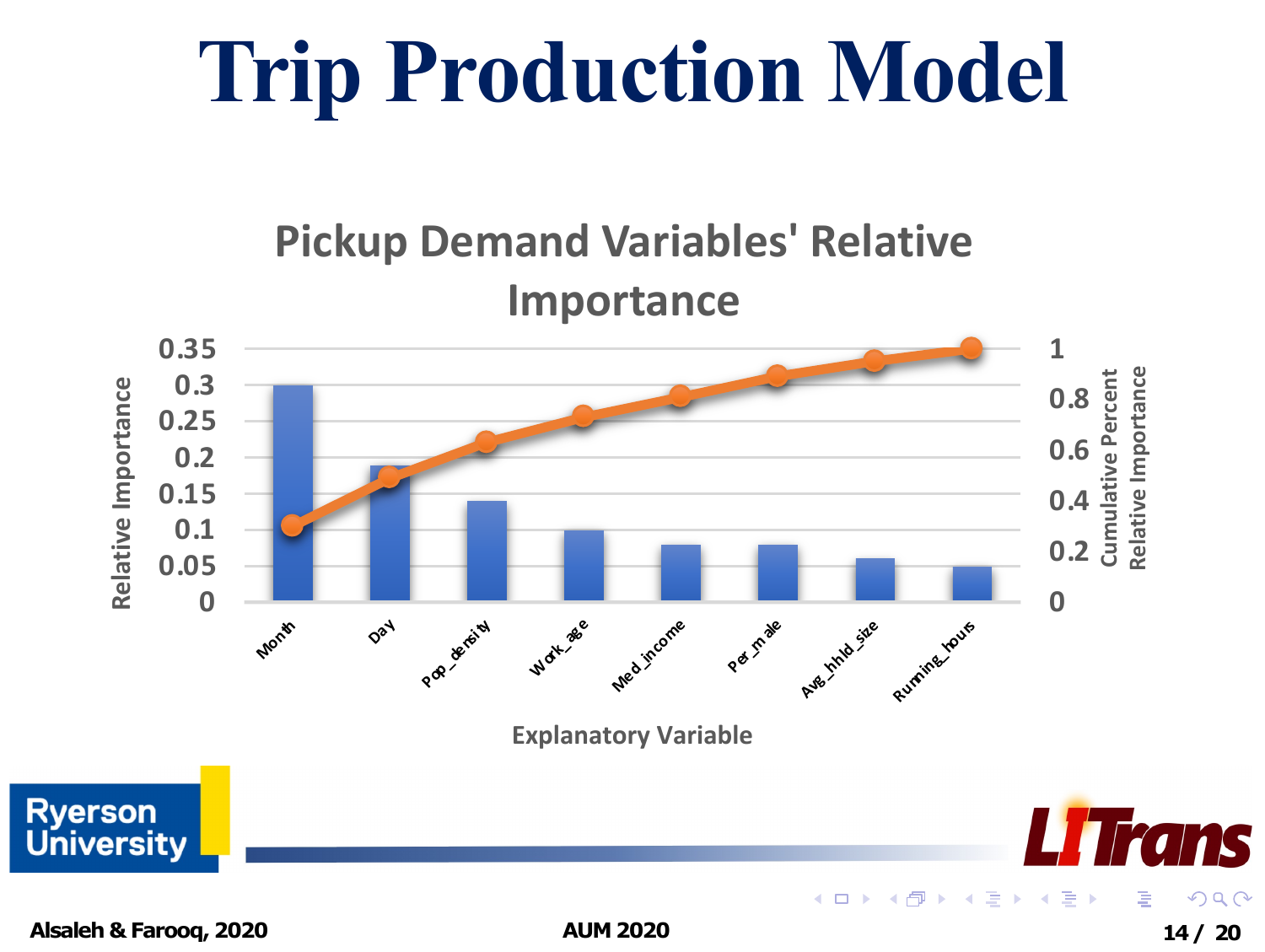#### **Trip Distribution Model**

- q Trip Distribution: Dependent Variable is Number of trips.
	- Number of trips can be best represented by three classes:
		- o Class 1: **Low** trip demand level (One trip per day).
		- o Class 2: **Medium** trip demand level (two trips per day).
		- o Class 3: **High** trip demand level (more than two trips per day).

( ロ ) ( 何 ) ( ヨ ) ( ヨ

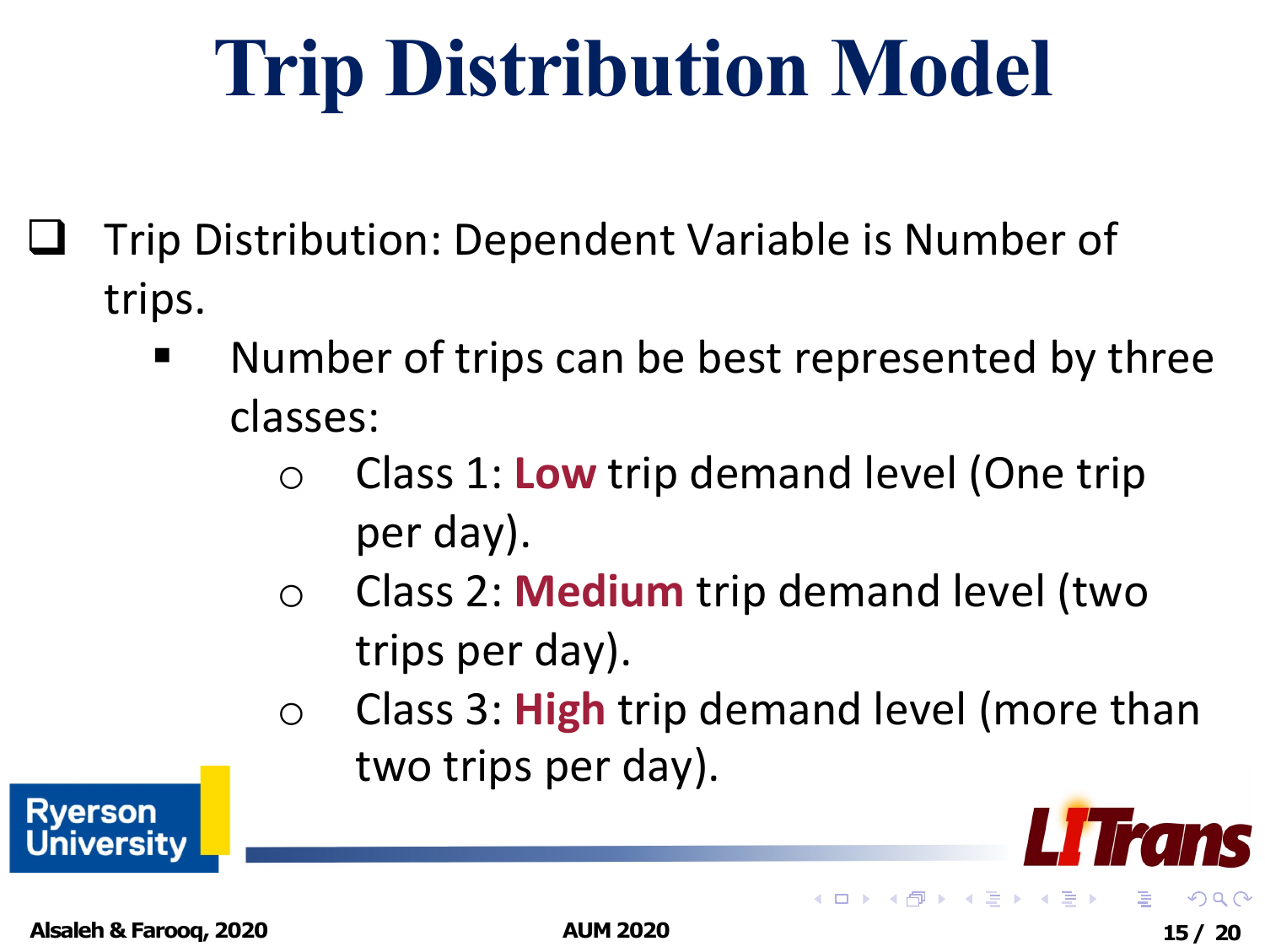#### **Trip Distribution Model**

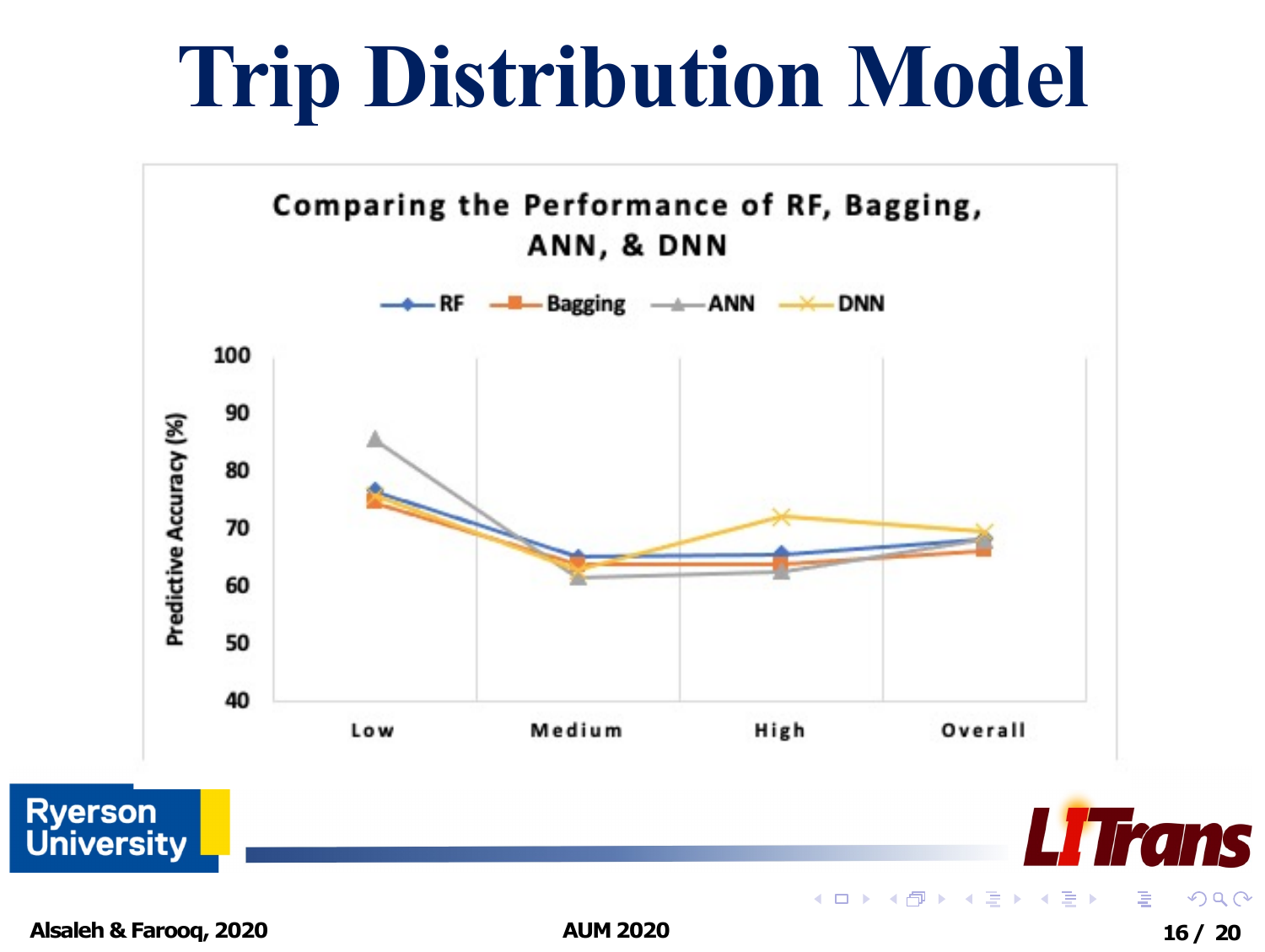### **Trip Distribution Model**

#### **Trip Demand Model Variables' Relative Importance**

**Month Day Pop\_density\_des Work\_age\_des Med\_income\_des Per\_male\_des Avg\_hhld\_size\_des Pop\_density\_origin Med\_income\_origin Running\_hours Work\_age\_origin Per\_male\_origin Avg\_hhld\_size\_origin**

**Explanatory Variable**  Explanatory Variable



0.21

**Ryerson** 

**University**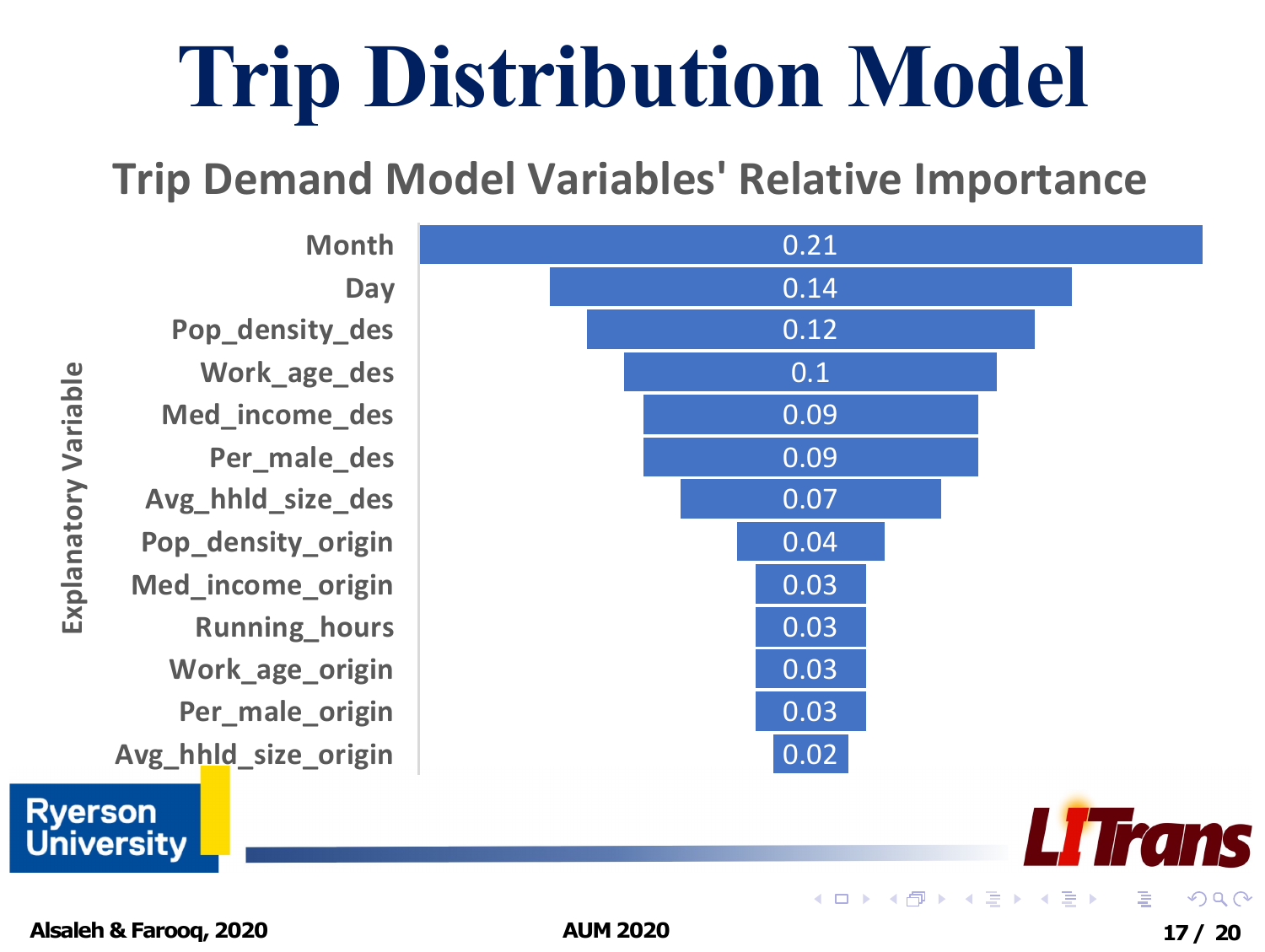# **Concluding Remarks**

- Higher chance of success in:
	- Low-density areas with mixed land use.
	- Neighbourhoods with low-income population, multi-family housing.
	- Key recommendations:
		- Adaptive approach to changes in the spatiotemporal demand.
		- Proactively relocating the empty ODT vehicles.
		- Use of medium occupancy vehicles.
- Future work:
	- Understanding user preferences and willingness to adapt.

 $4$  O  $\rightarrow$   $4$   $\overline{m}$   $\rightarrow$   $4$   $\equiv$   $\rightarrow$ 

Alsaleh & Farooq, 2020 **Alsaleh & Farooq, 2020 AUM 2020 18/ 20**

**Rverson** niversity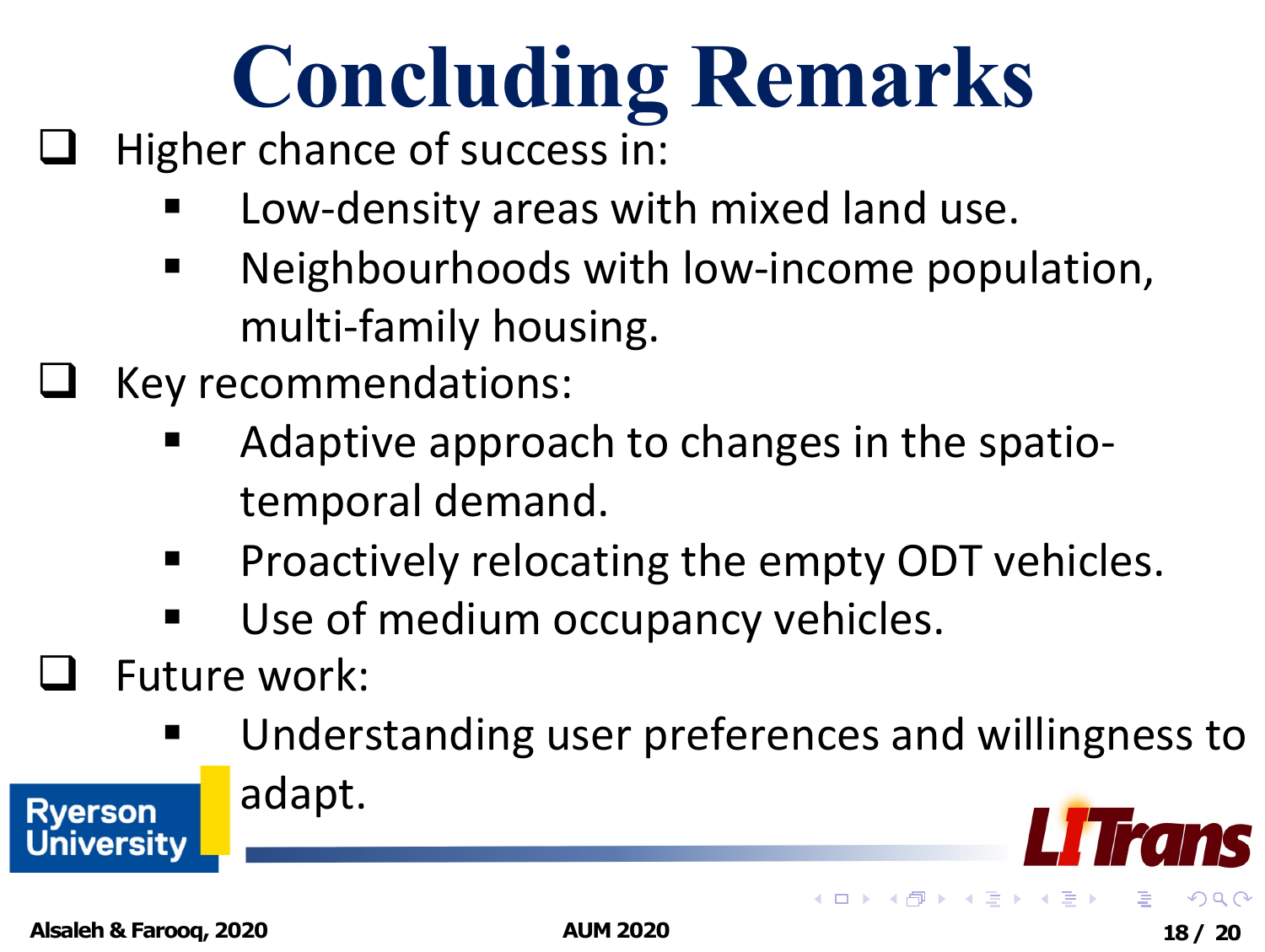### **Acknowledgements**

*We greatly appreciate the CUTRIC and Ryerson University for providing funding for this study. We are also thankful to Pantonium and the City of Belleville for providing us access to the data used in this study.*